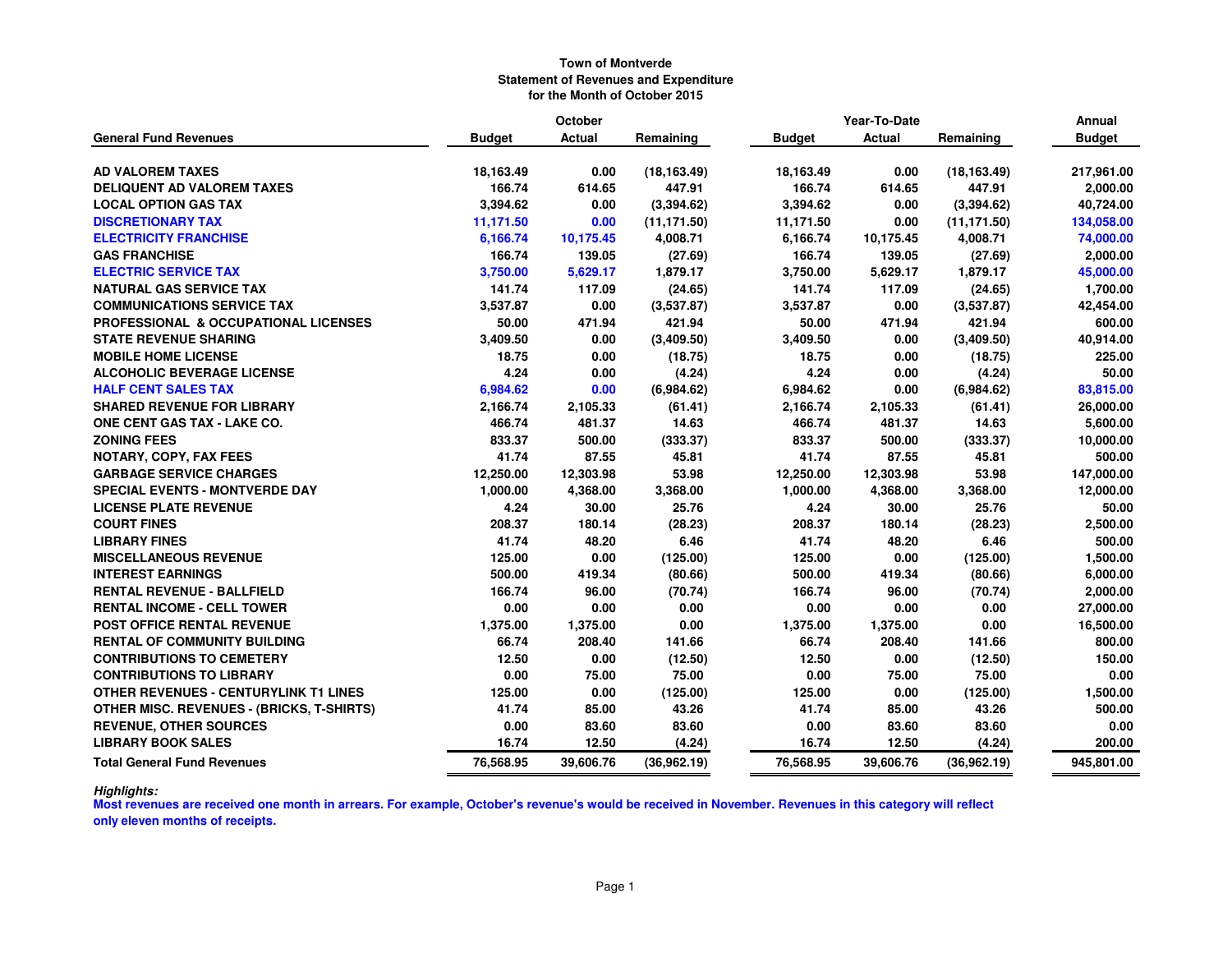|                                                                                 |               | October       |            |                         | Year-To-Date  |                         | <b>Annual</b>                  |
|---------------------------------------------------------------------------------|---------------|---------------|------------|-------------------------|---------------|-------------------------|--------------------------------|
| <b>General Fund Expenditure by Department</b>                                   | <b>Budget</b> | Actual        | Remaining  | <b>Budget</b>           | <b>Actual</b> | Remaining               | <b>Budget</b>                  |
| Elections Section (510)                                                         | 191.74        | 0.00          | 191.74     | 191.74                  | 0.00          | 191.74                  | 2,300.00                       |
| <b>Council Section (511)</b>                                                    | 2,145.11      | 400.00        | 1,745.11   | 2,145.11                | 400.00        | 1,745.11                | 25,740.00                      |
| <b>Mayor's Department (512)</b>                                                 | 1,485.49      | 3,000.00      | (1,514.51) | 1,485.49                | 3,000.00      | (1,514.51)              | 17,825.00                      |
| <b>Financial and Administrative (513)</b>                                       | 21,419.21     | 16,305.25     | 5,113.96   | 21,419.21               | 16,305.25     | 5,113.96                | 197,539.00                     |
| Legal Section (514)                                                             | 3,541.74      | 0.00          | 3,541.74   | 3,541.74                | 0.00          | 3,541.74                | 42,500.00                      |
| <b>COP Program Section (520)</b>                                                | 243.97        | 0.00          | 243.97     | 243.97                  | 0.00          | 243.97                  | 2,925.00                       |
| <b>Law Enforcement Section (521)</b>                                            | 21,419.48     | 20,475.20     | 944.28     | 21,419.48               | 20,475.20     | 944.28                  | 94,764.00                      |
| <b>Garbage Section (534)</b>                                                    | 10,017.49     | 9,934.08      | 83.41      | 10,017.49               | 9,934.08      | 83.41                   | 120,209.00                     |
| <b>Public Works Special Projects (539)</b>                                      | 1,162.61      | 695.22        | 467.39     | 1,162.61                | 695.22        | 467.39                  | 13,950.00                      |
| <b>Roads Department (541)</b>                                                   | 20,587.44     | 12,253.41     | 8,334.03   | 20,587.44               | 12,253.41     | 8,334.03                | 170,561.00                     |
| <b>Special Events Section (559)</b>                                             | 1,500.00      | 702.00        | 798.00     | 1,500.00                | 702.00        | 798.00                  | 18,000.00                      |
| <b>Cemetery Section (569)</b>                                                   | 83.37         | 0.00          | 83.37      | 83.37                   | 0.00          | 83.37                   | 1,000.00                       |
| <b>Library Section (571)</b>                                                    | 12,229.80     | 10,387.50     | 1,842.30   | 12,229.80               | 10,387.50     | 1,842.30                | 95,766.00                      |
| <b>Parks Department (572)</b>                                                   | 6,722.62      | 3,364.89      | 3,357.73   | 6,722.62                | 3,364.89      | 3,357.73                | 46,670.00                      |
| Transfer to Fire Fund (599)                                                     | 4,984.63      | 4,984.63      | 0.00       | 4,984.63                | 4,984.63      | 0.00                    | 59,816.00                      |
| TOTAL GENERAL FUND EXPENDITURE                                                  | 107,734.70    | 82,502.18     | 25,232.52  | 107,734.70              | 82,502.18     | 25,232.52               | 909,565.00                     |
| <b>Current Increase (Decrease) to Reserves:</b>                                 |               | (42,895.42)   |            |                         | (42,895.42)   |                         |                                |
| <b>GENERAL FUND RESERVES</b>                                                    |               |               |            |                         |               |                         |                                |
| Reserves (599)                                                                  | <b>Budget</b> | <b>Actual</b> | Remaining  | <b>Budget</b>           | <b>Actual</b> | Remaining               | <b>Annual</b><br><b>Budget</b> |
| <b>RESERVE FOR COP</b>                                                          |               |               |            | 1,000.00                | 0.00          | 1,000.00                | 1.000.00                       |
| <b>RESERVE FOR TOWN HALL</b>                                                    |               |               |            | 195,000.00              | 0.00          | 195,000.00              | 195,000.00                     |
| <b>RESERVE FOR FIRE DEPARTMENT</b>                                              |               |               |            | 290,000.00              | 0.00          | 290,000.00              | 290,000.00                     |
| <b>RESERVE FOR CEMETERY</b>                                                     |               |               |            | 8,654.00                | 0.00          | 8,654.00                | 8,654.00                       |
| <b>RESERVE FOR HISTORICAL ASSOCIATION</b>                                       |               |               |            | 2,525.00                | 0.00          | 2,525.00                | 2,525.00                       |
| <b>RESERVE FOR LIBRARY</b>                                                      |               |               |            | 150,000.00              | 0.00          | 150,000.00              | 150,000.00                     |
| <b>RESERVE FOR PARKS</b>                                                        |               |               |            | 150,000.00              | 0.00          | 150,000.00              | 150,000.00                     |
| <b>RESERVE FOR ROADS</b>                                                        |               |               |            | 240,000.00              | 0.00          | 240,000.00              | 240,000.00                     |
| <b>RESERVE FOR OPERATIONS</b><br><b>RESERVES STETCHER PROPERTY - WATER FUND</b> |               |               |            | 13,227.00<br>235,000.00 | 0.00<br>0.00  | 13,227.00<br>235,000.00 | 13,227.00<br>235,000.00        |
| <b>Total Reserves</b>                                                           |               |               |            | 1,285,406.00            | 0.00          | 1,285,406.00            | 1,285,406.00                   |
|                                                                                 |               |               |            |                         |               |                         |                                |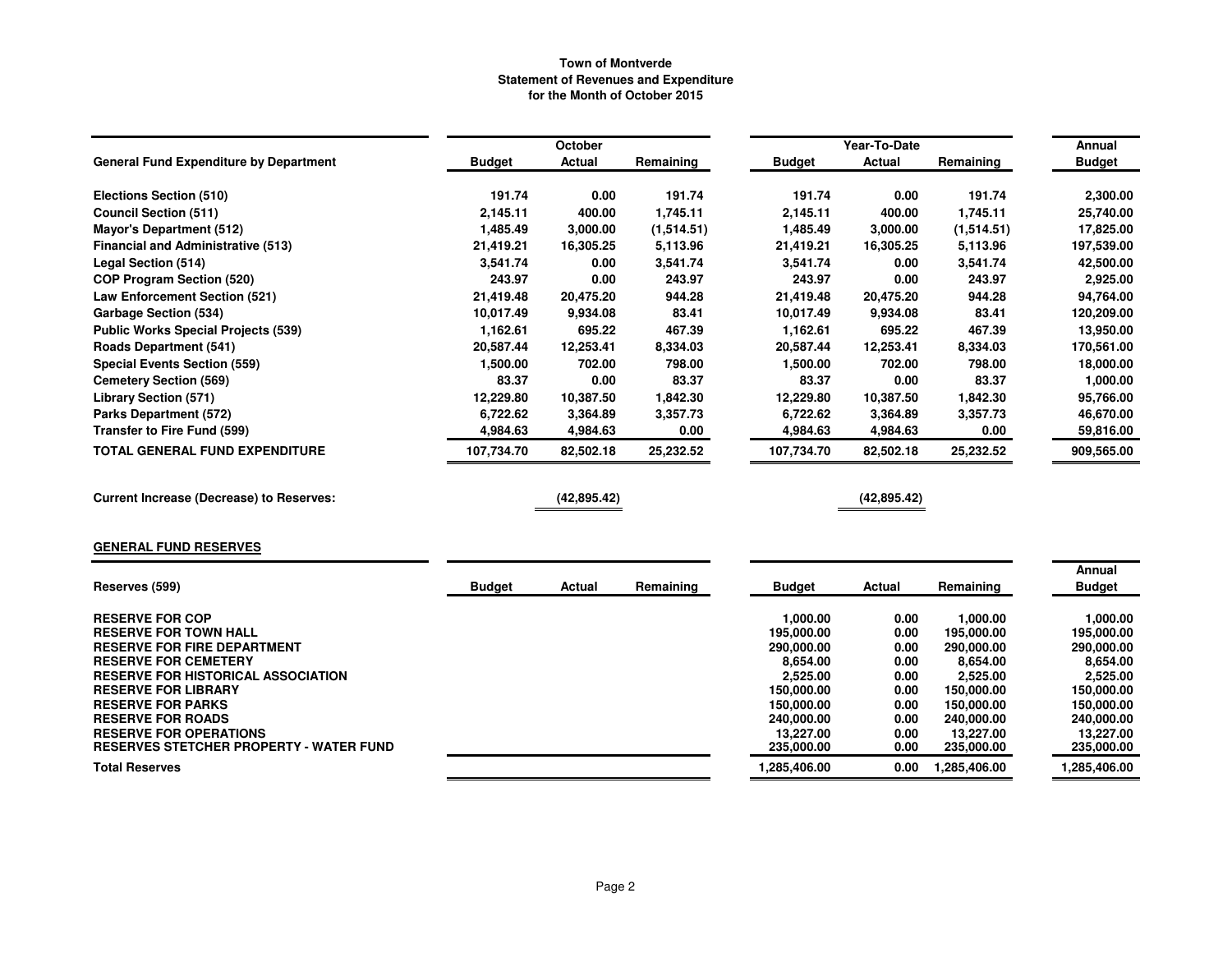# **BANK BALANCES**

|                                                 |              | <b>October</b> |            |                | Year-To-Date |            |  |  |  |
|-------------------------------------------------|--------------|----------------|------------|----------------|--------------|------------|--|--|--|
| <b>BANK BALANCES - Per Balance Sheet</b>        | Opening      | Debit/Credit   | Closing    | <b>Opening</b> | Debit/Credit | Closing    |  |  |  |
| <b>Operating Account</b>                        | 83.875.26    | (9.764.09)     | 74.111.17  | 83.875.26      | (9.764.09)   | 74,111.17  |  |  |  |
| <b>Money Market account</b>                     | 1.033.473.69 | (48,996.97)    | 984.476.72 | 1,033,473.69   | (48,996.97)  | 984,476.72 |  |  |  |
| <b>Deposit Account - Water Account Deposits</b> | 59.528.41    | 355.00         | 59.883.41  | 59.528.41      | 355.00       | 59,883.41  |  |  |  |
| <b>Library Account</b>                          | 2,095.50     | (10.00)        | 2,085.50   | 2.095.50       | (10.00)      | 2,085.50   |  |  |  |

#### **EXPENDITURE BREAKDOWN BY DEPARTMENT**

|                                                     |               | October  |            |               | Year-To-Date |            | Annual        |
|-----------------------------------------------------|---------------|----------|------------|---------------|--------------|------------|---------------|
| <b>Elections Section (510)</b>                      | <b>Budget</b> | Actual   | Remaining  | <b>Budget</b> | Actual       | Remaining  | <b>Budget</b> |
| <b>OPERATING EXPENDITURE</b>                        | 191.74        | 0.00     | 191.74     | 191.74        | 0.00         | 191.74     | 2,300.00      |
| <b>Total Elections Section Expenditure</b>          | 191.74        | 0.00     | 191.74     | 191.74        | 0.00         | 191.74     | 2,300.00      |
|                                                     |               | October  |            |               | Year-To-Date |            | Annual        |
| <b>Council Section (511)</b>                        | <b>Budget</b> | Actual   | Remaining  | <b>Budget</b> | Actual       | Remaining  | <b>Budget</b> |
| <b>CONTRACTURAL SERVICES (Council Stipends)</b>     | 2,050.00      | 400.00   | 1,650.00   | 2,050.00      | 400.00       | 1,650.00   | 24,600.00     |
| <b>TRAVEL</b>                                       | 8.37          | 0.00     | 8.37       | 8.37          | 0.00         | 8.37       | 100.00        |
| <b>PRINTING AND COPYING</b>                         | 16.74         | 0.00     | 16.74      | 16.74         | 0.00         | 16.74      | 200.00        |
| SUBSCRIPTIONS, MEMBERSHIP AND TRAINING              | 70.00         | 0.00     | 70.00      | 70.00         | 0.00         | 70.00      | 840.00        |
| <b>Total Council Department Expenditure</b>         | 2,145.11      | 400.00   | 1,745.11   | 2,145.11      | 400.00       | 1,745.11   | 25,740.00     |
|                                                     |               | October  |            |               | Year-To-Date |            | Annual        |
| <b>Mayor's Department (512)</b>                     | <b>Budget</b> | Actual   | Remaining  | <b>Budget</b> | Actual       | Remaining  | <b>Budget</b> |
| <b>CONTRACTURAL SERVICES (Mayor's Stipend)</b>      | 1,200.00      | 0.00     | 1,200.00   | 1,200.00      | 0.00         | 1,200.00   | 14,400.00     |
| <b>OTHER CURRENT CHARGES (Employee Recognition)</b> | 250.00        | 3,000.00 | (2,750.00) | 250.00        | 3,000.00     | (2,750.00) | 3,000.00      |
| SUBSCRIPTIONS, MEMBERSHIPS AND TRAINING             | 35.49         | 0.00     | 35.49      | 35.49         | 0.00         | 35.49      | 425.00        |
| <b>Total Mayor's Department Expenditure</b>         | 1,485.49      | 3,000.00 | (1,514.51) | 1,485.49      | 3,000.00     | (1,514.51) | 17,825.00     |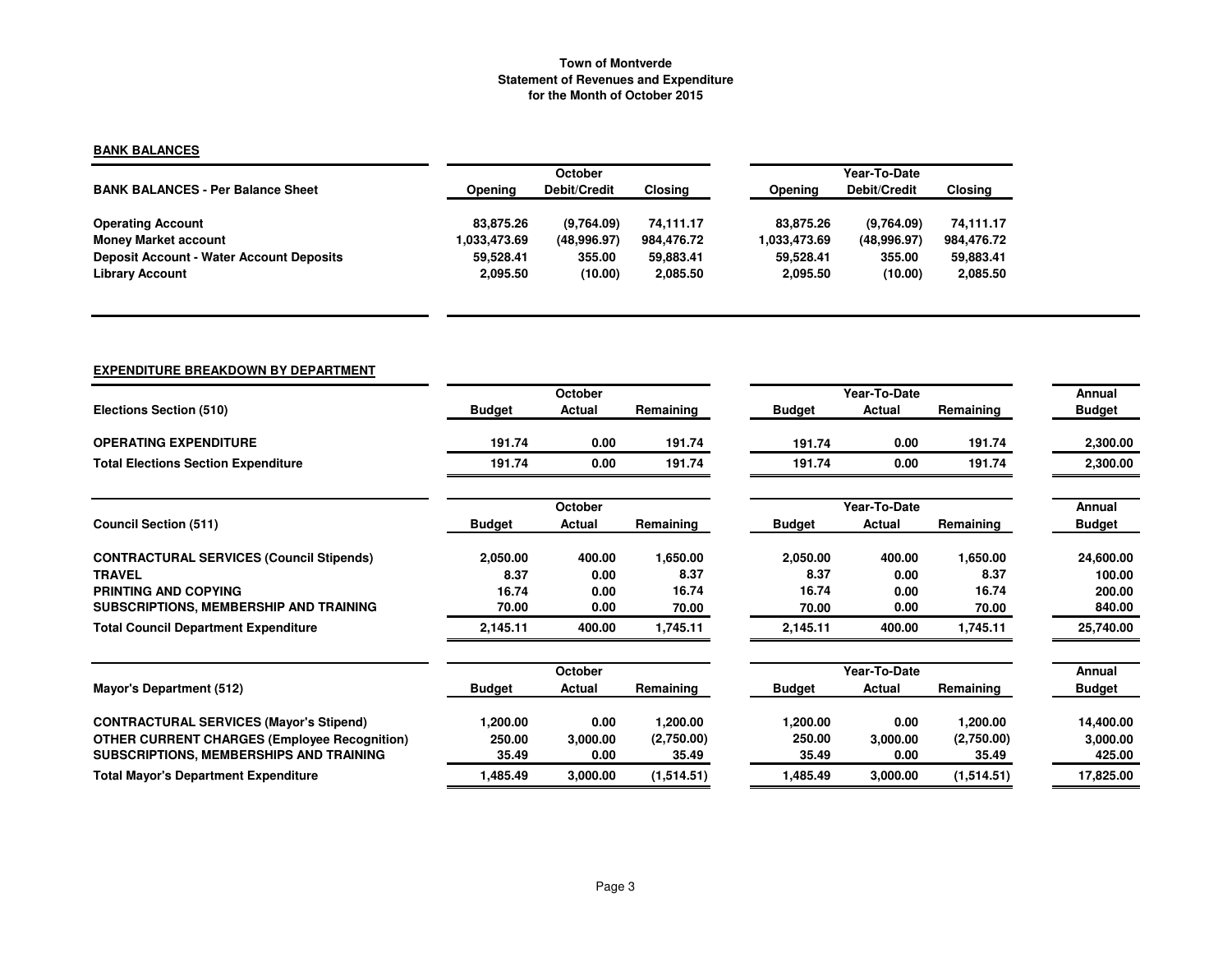|                                                            |               | October   |             |               | Year-To-Date  |             | Annual        |
|------------------------------------------------------------|---------------|-----------|-------------|---------------|---------------|-------------|---------------|
| <b>Financial and Administrative Department (513)</b>       | <b>Budget</b> | Actual    | Remaining   | <b>Budget</b> | <b>Actual</b> | Remaining   | <b>Budget</b> |
| <b>REGULAR SALARIES &amp; WAGES</b>                        | 3,287.24      | 2,369.53  | 917.71      | 3,287.24      | 2,369.53      | 917.71      | 39,457.00     |
| <b>HEALTH INSURANCE</b>                                    | 564.75        | 480.91    | 83.84       | 564.75        | 480.91        | 83.84       | 6,777.00      |
| <b>RETIREMENT PLAN</b>                                     | 242.37        | 411.82    | (169.45)    | 242.37        | 411.82        | (169.45)    | 2,908.00      |
| <b>FICA MATCHING</b>                                       | 251.50        | 180.16    | 71.34       | 251.50        | 180.16        | 71.34       | 3,018.00      |
| <b>WORKERS COMPENSATION</b>                                | 12.50         | 4,918.00  | (4,905.50)  | 12.50         | 4,918.00      | (4,905.50)  | 150.00        |
| <b>PROFESSIONAL SERVICES:</b>                              |               |           |             |               |               |             |               |
| <b>Planning Consultant</b>                                 | 2,166.67      | 0.00      | 2,166.67    | 2,166.67      | 0.00          | 2,166.67    | 26,000.00     |
| <b>Engineering (non-project)</b>                           | 5,000.00      | 0.00      | 5,000.00    | 5,000.00      | 0.00          | 5,000.00    | 60,000.00     |
| <b>Background Check and Bank Fees</b>                      | 6.25          | 5.67      | 0.58        | 6.25          | 5.67          | 0.58        | 75.00         |
| <b>Municode Services</b>                                   | 83.33         | 650.00    | (566.67)    | 83.33         | 650.00        | (566.67)    | 1,000.00      |
| <b>ACCOUNTING &amp; AUDITING</b>                           | 750.00        | 0.00      | 750.00      | 750.00        | 0.00          | 750.00      | 9,000.00      |
| <b>CONTRACTUAL SERVICES:</b>                               |               |           |             |               |               |             |               |
| <b>Recording Council Meetings</b>                          | 300.00        | 0.00      | 300.00      | 300.00        | 0.00          | 300.00      | 3,600.00      |
| <b>Janitorial Services</b>                                 | 125.00        | 0.00      | 125.00      | 125.00        | 0.00          | 125.00      | 1,500.00      |
| <b>Internet Domain</b>                                     | 18.37         | 0.00      | 18.37       | 18.37         | 0.00          | 18.37       | 220.00        |
| <b>TRAVEL</b>                                              | 16.74         | 0.00      | 16.74       | 16.74         | 0.00          | 16.74       | 200.00        |
| <b>TELEPHONE &amp; CABLE INTERNET SERVICE</b>              | 441.74        | 0.00      | 441.74      | 441.74        | 0.00          | 441.74      | 5,300.00      |
| <b>POSTAGE &amp; FREIGHT</b>                               | 239.24        | 0.00      | 239.24      | 239.24        | 0.00          | 239.24      | 2,870.00      |
| <b>UTILITIES</b>                                           | 441.74        | 396.01    | 45.73       | 441.74        | 396.01        | 45.73       | 5,300.00      |
| <b>RENTALS &amp; LEASES</b>                                | 179.24        | 158.78    | 20.46       | 179.24        | 158.78        | 20.46       | 2,150.00      |
| <b>INSURANCE</b>                                           | 5,438.94      | 5,408.48  | 30.46       | 5,438.94      | 5,408.48      | 30.46       | 5,774.00      |
| <b>REPAIR &amp; MAINTENANCE:</b>                           |               |           |             |               |               |             |               |
| USTI Software Maintenance Contract                         | 220.83        | 0.00      | 220.83      | 220.83        | 0.00          | 220.83      | 2,650.00      |
| <b>Pest Control/Termite Protection</b>                     | 47.50         | 0.00      | 47.50       | 47.50         | 0.00          | 47.50       | 570.00        |
| <b>Alarm System</b>                                        | 96.67         | 0.00      | 96.67       | 96.67         | 0.00          | 96.67       | 1,160.00      |
| <b>Fire Equipment Inspections</b>                          | 12.50         | 0.00      | 12.50       | 12.50         | 0.00          | 12.50       | 150.00        |
| <b>Computer Maintenance</b>                                | 83.33         | 0.00      | 83.33       | 83.33         | 0.00          | 83.33       | 1,000.00      |
| <b>Repairs to Buildings</b>                                | 150.00        | 0.00      | 150.00      | 150.00        | 0.00          | 150.00      | 1,800.00      |
| <b>Renovation of Auditorium</b>                            | 416.67        | 0.00      | 416.67      | 416.67        | 0.00          | 416.67      | 5,000.00      |
| <b>S.I.R.E Software Maintenance</b>                        | 0.00          | 1,130.20  | (1, 130.20) | 0.00          | 1,130.20      | (1, 130.20) | 0.00          |
| <b>PRINTING &amp; COPYING</b>                              | 158.37        | 0.00      | 158.37      | 158.37        | 0.00          | 158.37      | 1,900.00      |
| <b>OTHER CHARGES - Town Hall Exp. &amp; Recording Fees</b> | 50.00         | 130.16    | (80.16)     | 50.00         | 130.16        | (80.16)     | 600.00        |
| <b>OFFICE SUPPLIES</b>                                     | 83.37         | 6.69      | 76.68       | 83.37         | 6.69          | 76.68       | 1,000.00      |
| <b>OPERATING SUPPLIES - Janitorial Supplies</b>            | 108.37        | 58.84     | 49.53       | 108.37        | 58.84         | 49.53       | 1,300.00      |
| <b>SUBSCRIPTIONS, MEMBERSHIPS, &amp; TRAINING</b>          | 71.74         | 0.00      | 71.74       | 71.74         | 0.00          | 71.74       | 860.00        |
| <b>CAPITAL OUTLAY - Assisted Listening Device</b>          | 287.50        | 0.00      | 287.50      | 287.50        | 0.00          | 287.50      | 3,450.00      |
| <b>GRANTS AND AIDS</b>                                     | 66.74         | 0.00      | 66.74       | 66.74         | 0.00          | 66.74       | 800.00        |
| <b>Total Financial &amp; Admin Expenditure</b>             | 21,419.21     | 16,305.25 | 5,113.96    | 21,419.21     | 16,305.25     | 5,113.96    | 197,539.00    |

# *Highlights:*

**Fees incurred for Planning Consultant for review of permit applications, site plans, variances, etc are reimbursed to the Town by the applicant**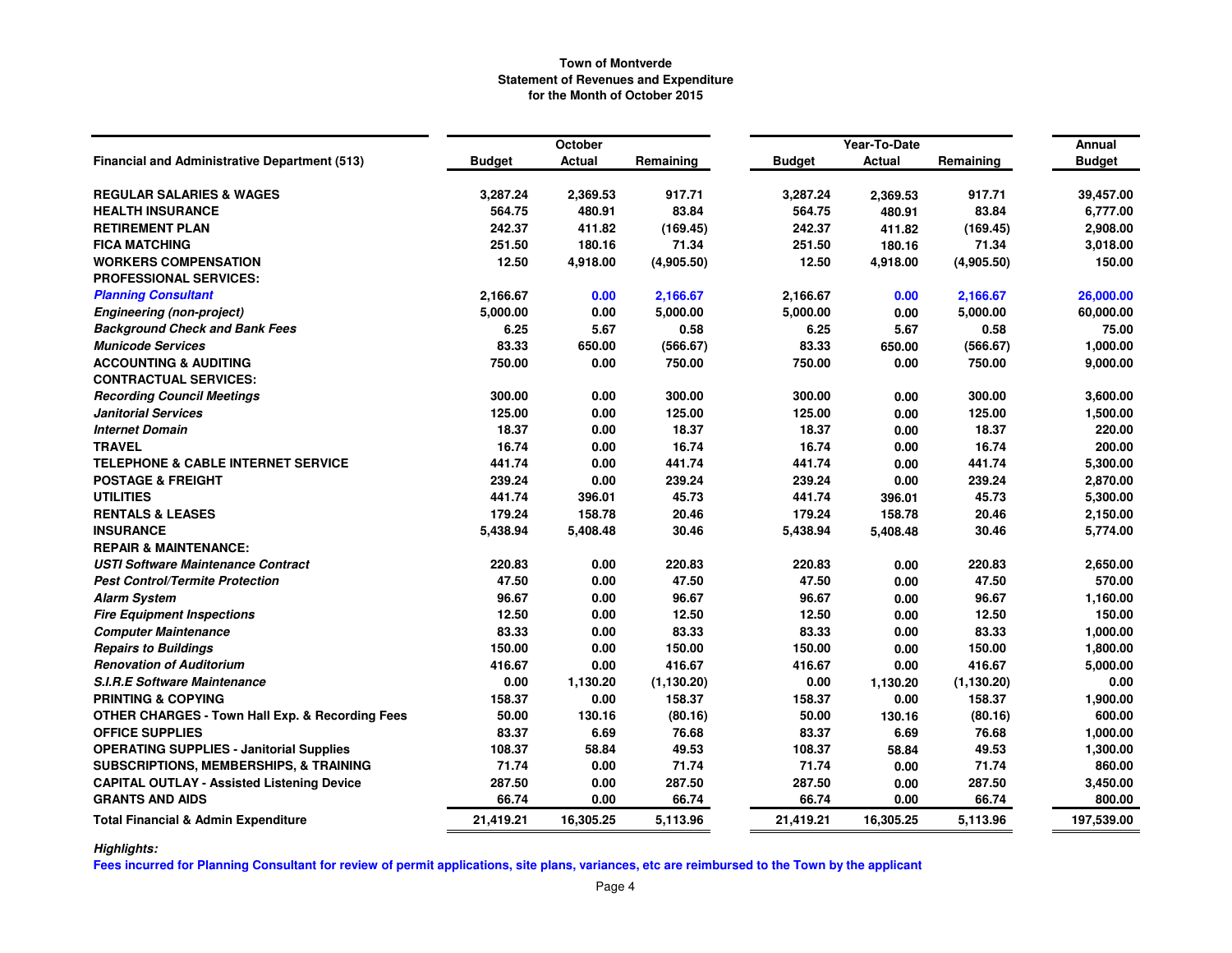|                                                      |               | October       |           |               | Year-To-Date |           | Annual                  |
|------------------------------------------------------|---------------|---------------|-----------|---------------|--------------|-----------|-------------------------|
| <b>Legal Section (514)</b>                           | <b>Budget</b> | <b>Actual</b> | Remaining | <b>Budget</b> | Actual       | Remaining | <b>Budget</b>           |
| <b>PROFESSIONAL SERVICES - Legal Councel</b>         | 3,250.00      | 0.00          | 3,250.00  | 3,250.00      | 0.00         | 3,250.00  | 39,000.00               |
| <b>LEGAL ADVERTS</b>                                 | 291.74        | 0.00          | 291.74    | 291.74        | 0.00         | 291.74    | 3,500.00                |
| <b>Total Legal Section Expenditure</b>               | 3,541.74      | 0.00          | 3,541.74  | 3,541.74      | 0.00         | 3,541.74  | 42,500.00               |
|                                                      |               | October       |           |               | Year-To-Date |           | Annual                  |
| <b>COP Program Section (520)</b>                     | <b>Budget</b> | Actual        | Remaining | <b>Budget</b> | Actual       | Remaining | <b>Budget</b><br>Annual |
| <b>TELEPHONE</b>                                     | 10.49         | 0.00          | 10.49     | 10.49         | 0.00         | 10.49     | 125.00                  |
| <b>REPAIR &amp; MAINTENANCE</b>                      | 166.74        | 0.00          | 166.74    | 166.74        | 0.00         | 166.74    | 2,000.00                |
| <b>FUEL</b>                                          | 66.74         | 0.00          | 66.74     | 66.74         | 0.00         | 66.74     | 800.00                  |
| <b>Total COP Program Expenditure</b>                 | 243.97        | 0.00          | 243.97    | 243.97        | 0.00         | 243.97    | 2,925.00                |
|                                                      |               | October       |           |               | Year-To-Date |           | Annual                  |
| <b>Law Enforcement Section (521)</b>                 | <b>Budget</b> | Actual        | Remaining | <b>Budget</b> | Actual       | Remaining | <b>Budget</b>           |
| <b>LAKE COUNTY SHERIFF'S CONTRACT Paid Quarterly</b> | 20,283.50     | 20,283.28     | 0.22      | 20,283.50     | 20,283.28    | 0.22      | 81,134.00               |
| <b>FUNDS FOR EXTRA DETAILS</b>                       | 1,000.00      | 0.00          | 1,000.00  | 1,000.00      | 0.00         | 1,000.00  | 12,000.00               |
| <b>TELEPHONE</b>                                     | 88.37         | 160.24        | (71.87)   | 88.37         | 160.24       | (71.87)   | 1,060.00                |
| UTILITIES - Electricity                              | 30.87         | 31.68         | (0.81)    | 30.87         | 31.68        | (0.81)    | 370.00                  |
| REPAIR & MAINTENANCE - Pest Control & Fire Ex. Insp. | 16.74         | 0.00          | 16.74     | 16.74         | 0.00         | 16.74     | 200.00                  |
| <b>Total Law Enforcement Expenditure</b>             | 21,419.48     | 20,475.20     | 944.28    | 21,419.48     | 20,475.20    | 944.28    | 94,764.00               |
|                                                      |               | October       |           |               | Year-To-Date |           | Annual                  |
| <b>Garbage Section (534)</b>                         | <b>Budget</b> | <b>Actual</b> | Remaining | <b>Budget</b> | Actual       | Remaining | <b>Budget</b>           |
| <b>CONTRACTUAL SERVICES</b>                          | 10,017.49     | 9,934.08      | 83.41     | 10,017.49     | 9,934.08     | 83.41     | 120,209.00              |
| <b>Total Garbage Section Expenditure</b>             | 10,017.49     | 9,934.08      | 83.41     | 10,017.49     | 9,934.08     | 83.41     | 120,209.00              |
|                                                      |               | October       |           |               | Year-To-Date |           | Annual                  |
| <b>Public Works General Projects (539)</b>           | <b>Budget</b> | Actual        | Remaining | <b>Budget</b> | Actual       | Remaining | <b>Budget</b>           |
| <b>REPAIRS AND MAINTENANCE</b>                       | 208.37        | 0.00          | 208.37    | 208.37        | 0.00         | 208.37    | 2,500.00                |
| <b>LAKE FLORENCE ELECTRICITY</b>                     | 750.00        | 584.46        | 165.54    | 750.00        | 584.46       | 165.54    | 9,000.00                |
| <b>ELECTRICITY AT PW BUILDING</b>                    | 41.74         | 31.68         | 10.06     | 41.74         | 31.68        | 10.06     | 500.00                  |
| <b>LANDSCAPING AT PW BUILDING</b>                    | 100.00        | 0.00          | 100.00    | 100.00        | 0.00         | 100.00    | 1,200.00                |
| <b>OPERATING SUPPLIES</b>                            | 62.50         | 79.08         | (16.58)   | 62.50         | 79.08        | (16.58)   | 750.00                  |
| <b>Total Public Works General Projects</b>           | 1,162.61      | 695.22        | 467.39    | 1,162.61      | 695.22       | 467.39    | 13,950.00               |
|                                                      |               |               |           |               |              |           |                         |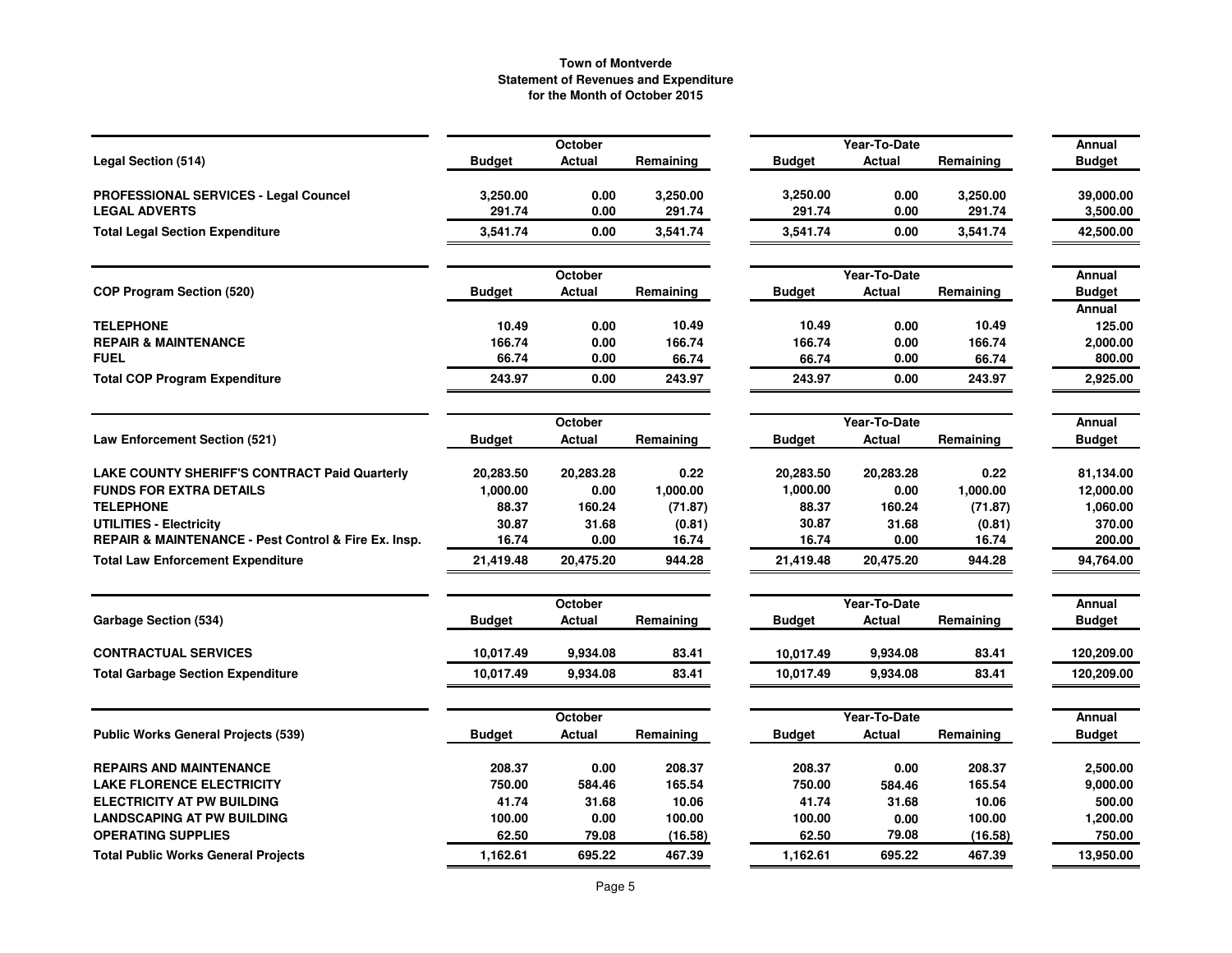|                                                       |               | October        |           |               | Year-To-Date  |           | Annual        |
|-------------------------------------------------------|---------------|----------------|-----------|---------------|---------------|-----------|---------------|
| <b>Roads Department (541)</b>                         | <b>Budget</b> | <b>Actual</b>  | Remaining | <b>Budget</b> | <b>Actual</b> | Remaining | <b>Budget</b> |
| <b>REGULAR SALARIES &amp; WAGES</b>                   | 2,244.74      | 2,097.53       | 147.21    | 2,244.74      | 2,097.53      | 147.21    | 26,947.00     |
| <b>HEALTH INSURANCE</b>                               | 316.74        | 0.00           | 316.74    | 316.74        | 0.00          | 316.74    | 3,800.00      |
| <b>RETIREMENT PLAN</b>                                | 165.50        | 311.74         | (146.24)  | 165.50        | 311.74        | (146.24)  | 1,986.00      |
| <b>UNIFORMS &amp; CLOTHING</b>                        | 20.87         | 0.00           | 20.87     | 20.87         | 0.00          | 20.87     | 250.00        |
| <b>FICA MATCHING</b>                                  | 171.87        | 160.46         | 11.41     | 171.87        | 160.46        | 11.41     | 2,062.00      |
| <b>WORKERS COMPENSATION</b>                           | 133.37        | 0.00           | 133.37    | 133.37        | 0.00          | 133.37    | 1,600.00      |
| <b>PROFESSIONAL SERVICES - Engineering</b>            | 416.74        | 0.00           | 416.74    | 416.74        | 0.00          | 416.74    | 5,000.00      |
| <b>CONTRACTUAL SERVICES - Removal of Trees, Lowry</b> | 1,041.74      | 0.00           | 1,041.74  | 1,041.74      | 0.00          | 1,041.74  | 12,500.00     |
| <b>TELEPHONE</b>                                      | 4.24          | 0.00           | 4.24      | 4.24          | 0.00          | 4.24      | 50.00         |
| <b>UTILITIES:</b>                                     |               |                |           |               |               |           |               |
| <b>Street Lighting - Power</b>                        | 1,272.12      | 537.04         | 735.08    | 1,272.12      | 537.04        | 735.08    | 15,265.00     |
| <b>Street Lighting - Equipment Rental &amp; Lease</b> | 2,304.24      | 1,726.88       | 577.36    | 2,304.24      | 1,726.88      | 577.36    | 27,650.00     |
| <b>INSURANCE</b>                                      | 6,982.66      | 6,953.76       | 28.90     | 6,982.66      | 6,953.76      | 28.90     | 7,301.00      |
| <b>REPAIR AND MAINTENANCE - Truck Service</b>         | 791.74        | 0.00           | 791.74    | 791.74        | 0.00          | 791.74    | 9,500.00      |
| <b>OPERATING SUPPLIES</b>                             | 50.00         | 0.00           | 50.00     | 50.00         | 0.00          | 50.00     | 600.00        |
| <b>FUEL</b>                                           | 20.87         | 0.00           | 20.87     | 20.87         | 0.00          | 20.87     | 250.00        |
| <b>ROAD MATERIALS &amp; SUPPLIES</b>                  | 650.00        | 0.00           | 650.00    | 650.00        | 0.00          | 650.00    | 7,800.00      |
| <b>INFRASTRUCTURE - Road Repair</b>                   | 3,750.00      | 0.00           | 3,750.00  | 3,750.00      | 0.00          | 3,750.00  | 45,000.00     |
| <b>AID TO GOVERNMENT AGENCIES - Grants</b>            | 250.00        | 466.00         | (216.00)  | 250.00        | 466.00        | (216.00)  | 3,000.00      |
| <b>Total Roads Department</b>                         | 20,587.44     | 12,253.41      | 8,334.03  | 20,587.44     | 12,253.41     | 8,334.03  | 170,561.00    |
|                                                       |               | October        |           |               | Year-To-Date  |           | <b>Annual</b> |
| <b>Special Events Section (559)</b>                   | <b>Budget</b> | <b>Actual</b>  | Remaining | <b>Budget</b> | <b>Actual</b> | Remaining | <b>Budget</b> |
| <b>MONTVERDE DAY &amp; CONCERTS IN THE PARK</b>       | 1.500.00      | 702.00         | 798.00    | 1,500.00      | 702.00        | 798.00    | 18,000.00     |
| <b>Total Special Events Section Expenditure</b>       | 1,500.00      | 702.00         | 798.00    | 1,500.00      | 702.00        | 798.00    | 18,000.00     |
|                                                       |               | <b>October</b> |           |               | Year-To-Date  |           | Annual        |
| <b>Cemetery Section (569)</b>                         | <b>Budget</b> | <b>Actual</b>  | Remaining | <b>Budget</b> | <b>Actual</b> | Remaining | <b>Budget</b> |
|                                                       |               |                |           |               |               |           |               |
| <b>REPAIR &amp; MAINTENANCE</b>                       | 83.37         | 0.00           | 83.37     | 83.37         | 0.00          | 83.37     | 1,000.00      |
| <b>Total Cemetery Section Expenditure</b>             | 83.37         | 0.00           | 83.37     | 83.37         | 0.00          | 83.37     | 1,000.00      |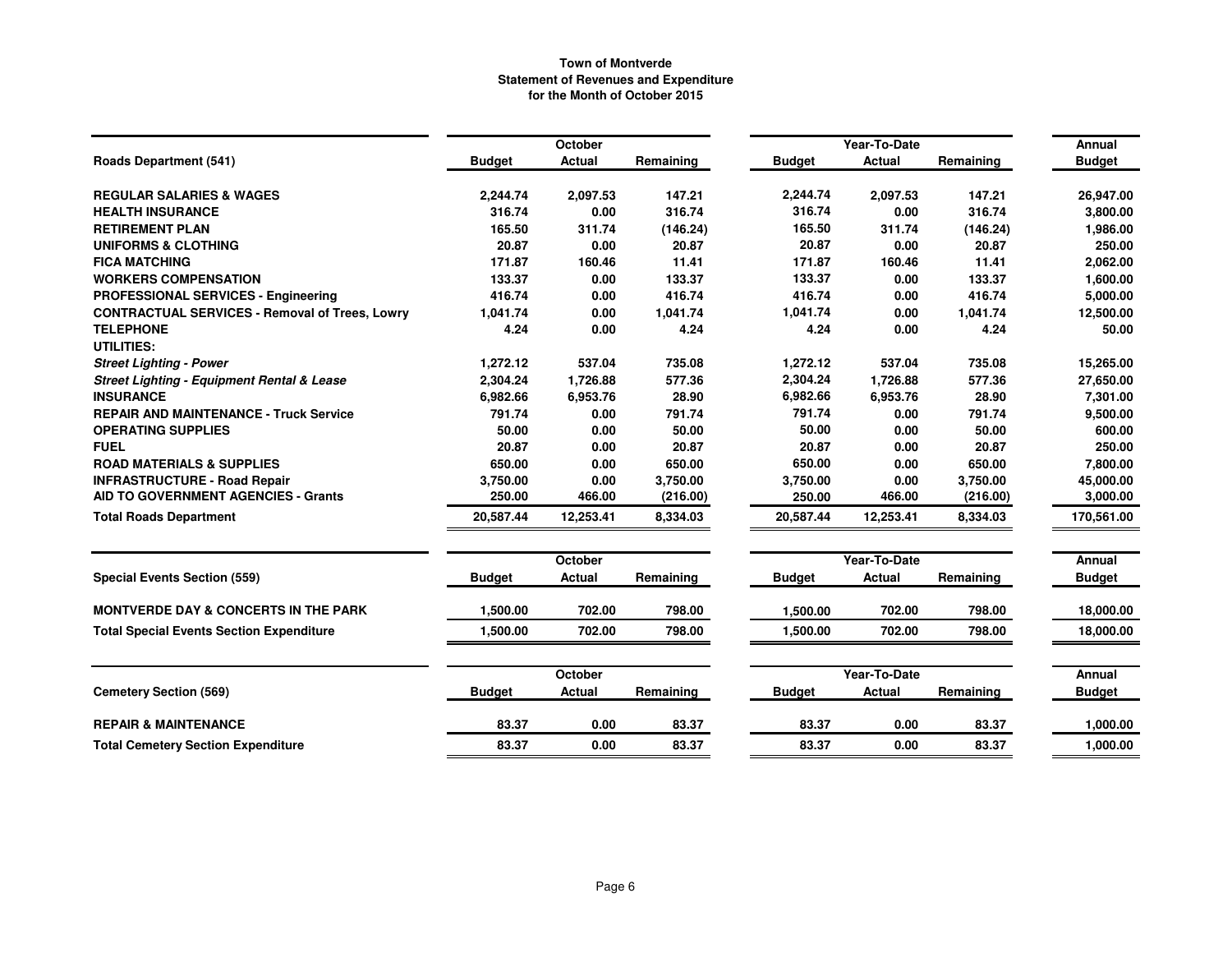|                                                   |               | October       |           |               | Year-To-Date  |           | Annual        |
|---------------------------------------------------|---------------|---------------|-----------|---------------|---------------|-----------|---------------|
| <b>Library Department (571)</b>                   | <b>Budget</b> | <b>Actual</b> | Remaining | <b>Budget</b> | <b>Actual</b> | Remaining | <b>Budget</b> |
| <b>REGULAR SALARIES &amp; WAGES</b>               | 3,912.00      | 3,471.24      | 440.76    | 3,912.00      | 3,471.24      | 440.76    | 46,955.00     |
| <b>HEALTH INSURANCE</b>                           | 1,085.50      | 943.89        | 141.61    | 1,085.50      | 943.89        | 141.61    | 13,026.00     |
| <b>RETIREMENT PLAN</b>                            | 288.49        | 514.61        | (226.12)  | 288.49        | 514.61        | (226.12)  | 3,461.00      |
| <b>FICA MATCHING</b>                              | 299.37        | 263.92        | 35.45     | 299.37        | 263.92        | 35.45     | 3,592.00      |
| <b>WORKERS COMPENSATION</b>                       | 16.74         | 0.00          | 16.74     | 16.74         | 0.00          | 16.74     | 200.00        |
| <b>CONTRACTUAL SERVICES:</b>                      |               |               |           |               |               |           |               |
| <b>Collection Service for Library Fines</b>       | 8.33          | 0.00          | 8.33      | 8.33          | 0.00          | 8.33      | 100.00        |
| <b>Special Program Speakers</b>                   | 66.67         | 0.00          | 66.67     | 66.67         | 0.00          | 66.67     | 800.00        |
| <b>Cleaning Services</b>                          | 125.00        | 0.00          | 125.00    | 125.00        | 0.00          | 125.00    | 1,500.00      |
| <b>TRAVEL</b>                                     | 16.74         | 0.00          | 16.74     | 16.74         | 0.00          | 16.74     | 200.00        |
| <b>TELEPHONE</b>                                  | 600.00        | 0.00          | 600.00    | 600.00        | 0.00          | 600.00    | 7,200.00      |
| <b>POSTAGE &amp; FREIGHT</b>                      | 16.74         | 0.00          | 16.74     | 16.74         | 0.00          | 16.74     | 200.00        |
| <b>UTILITIES</b>                                  | 358.37        | 402.98        | (44.61)   | 358.37        | 402.98        | (44.61)   | 4,300.00      |
| <b>INSURANCE</b>                                  | 4,655.14      | 4,635.84      | 19.30     | 4,655.14      | 4,635.84      | 19.30     | 4,867.00      |
| <b>REPAIR &amp; MAINTENANCE:</b>                  |               |               |           |               |               |           |               |
| <b>Pest Control</b>                               | 20.83         | 0.00          | 20.83     | 20.83         | 0.00          | 20.83     | 250.00        |
| <b>General Repairs and Maintenance</b>            | 166.67        | 0.00          | 166.67    | 166.67        | 0.00          | 166.67    | 2,000.00      |
| <b>Alarm System Fees</b>                          | 30.42         | 0.00          | 30.42     | 30.42         | 0.00          | 30.42     | 365.00        |
| <b>Fire Extinguisher Inspection</b>               | 8.33          | 0.00          | 8.33      | 8.33          | 0.00          | 8.33      | 100.00        |
| <b>PROMOTIONAL ACTIVITIES</b>                     | 58.37         | 0.00          | 58.37     | 58.37         | 0.00          | 58.37     | 700.00        |
| OTHER CURRENT CHARGES AND OBLIGATIONS             | 66.74         | 42.22         | 24.52     | 66.74         | 42.22         | 24.52     | 800.00        |
| <b>OFFICE SUPPLIES</b>                            | 83.37         | 112.80        | (29.43)   | 83.37         | 112.80        | (29.43)   | 1,000.00      |
| <b>OPERATING SUPPLIES</b>                         | 33.37         | 0.00          | 33.37     | 33.37         | 0.00          | 33.37     | 400.00        |
| <b>SUBSCRIPTIONS, MEMBERSHIPS, &amp; TRAINING</b> | 20.87         | 0.00          | 20.87     | 20.87         | 0.00          | 20.87     | 250.00        |
| <b>MACHINERY AND EQUIPMENT</b>                    | 0.00          | 0.00          | 0.00      | 0.00          | 0.00          | 0.00      | 0.00          |
| <b>LIBRARY BOOKS AND MATERIALS</b>                | 291.74        | 0.00          | 291.74    | 291.74        | 0.00          | 291.74    | 3,500.00      |
| <b>Total Library Department Expenditure</b>       | 12,229.80     | 10,387.50     | 1,842.30  | 12,229.80     | 10,387.50     | 1,842.30  | 95,766.00     |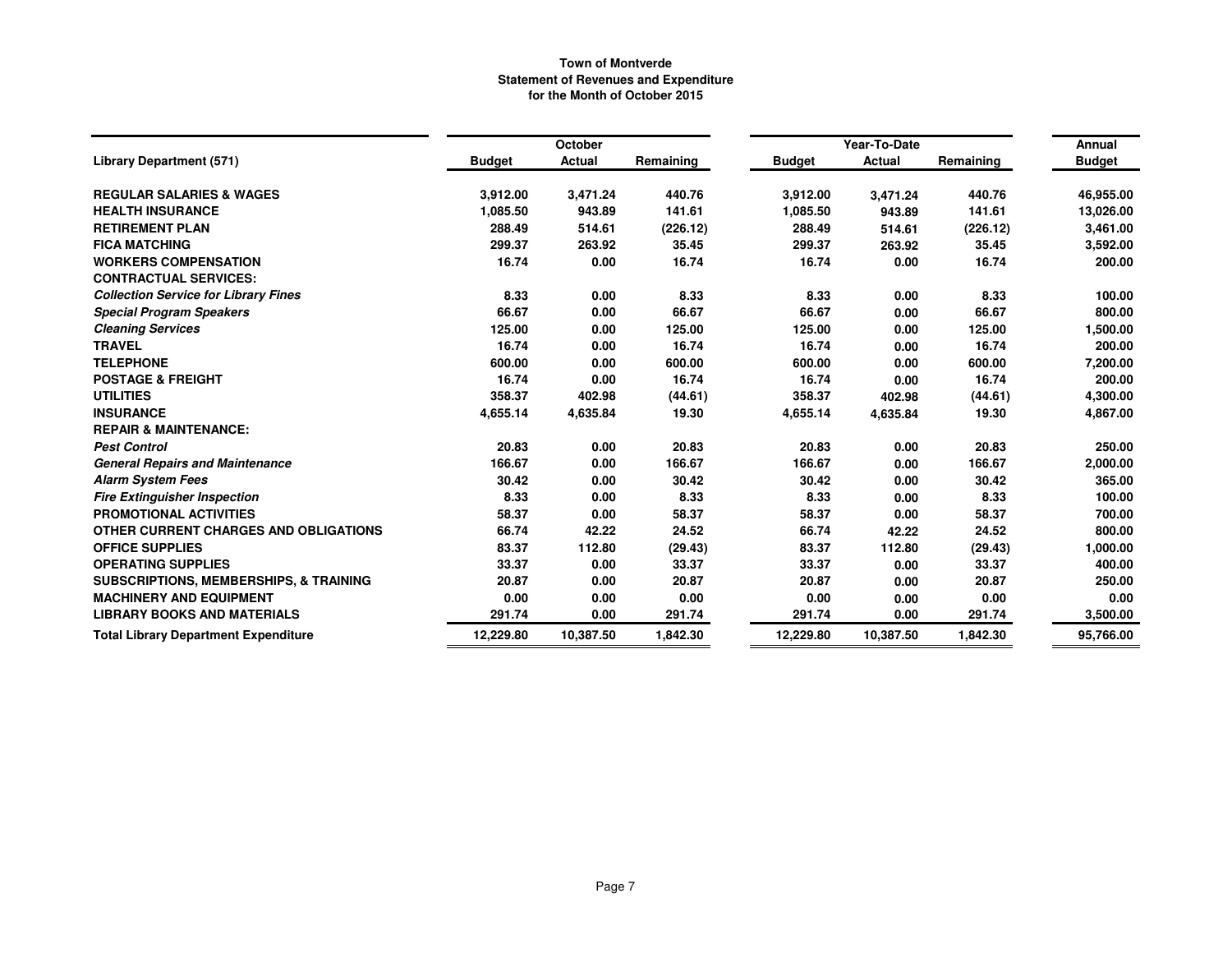|                                                |               | October  |           |               | Year-To-Date |           | Annual        |
|------------------------------------------------|---------------|----------|-----------|---------------|--------------|-----------|---------------|
| Parks Department (572)                         | <b>Budget</b> | Actual   | Remaining | <b>Budget</b> | Actual       | Remaining | <b>Budget</b> |
| <b>PROFESSIONAL SERVICES</b>                   | 416.74        | 0.00     | 416.74    | 416.74        | 0.00         | 416.74    | 5,000.00      |
| <b>CONTRACTUAL SERVICES:</b>                   |               |          |           |               |              |           |               |
| <b>Tree Removal in Parks</b>                   | 166.67        | 0.00     | 166.67    | 166.67        | 0.00         | 166.67    | 2,000.00      |
| Janitorial Services at the Community Building  | 183.33        | 0.00     | 183.33    | 183.33        | 0.00         | 183.33    | 2,200.00      |
| <b>TELEPHONE &amp; INTERNET</b>                | 122.99        | 0.00     | 122.99    | 122.99        | 0.00         | 122.99    | 1,475.00      |
| <b>UTILITIES - Electric &amp; Gas</b>          | 345.87        | 215.87   | 130.00    | 345.87        | 215.87       | 130.00    | 4,150.00      |
| <b>RENTALS &amp; LEASES</b>                    | 16.74         | 0.00     | 16.74     | 16.74         | 0.00         | 16.74     | 200.00        |
| <b>INSURANCE</b>                               | 3,103.43      | 3,090.56 | 12.87     | 3,103.43      | 3,090.56     | 12.87     | 3,245.00      |
| <b>REPAIR &amp; MAINTENANCE:</b>               |               |          |           |               |              |           |               |
| <b>Pest Control</b>                            | 50.00         | 23.76    | 26.24     | 50.00         | 23.76        | 26.24     | 600.00        |
| <b>Clearing of Lakes</b>                       | 54.16         | 0.00     | 54.16     | 54.16         | 0.00         | 54.16     | 650.00        |
| <b>Tree Trimming</b>                           | 166.67        | 0.00     | 166.67    | 166.67        | 0.00         | 166.67    | 2,000.00      |
| <b>Fire Extinguisher Inspection</b>            | 16.67         | 0.00     | 16.67     | 16.67         | 0.00         | 16.67     | 200.00        |
| <b>Maintenance of Vehicles</b>                 | 133.33        | 34.70    | 98.63     | 133.33        | 34.70        | 98.63     | 1,600.00      |
| <b>Repairs to Community Building</b>           | 150.00        | 0.00     | 150.00    | 150.00        | 0.00         | 150.00    | 1,800.00      |
| <b>Maintainance of Parks</b>                   | 125.00        | 0.00     | 125.00    | 125.00        | 0.00         | 125.00    | 1,500.00      |
| <b>Mowing</b>                                  | 416.67        | 0.00     | 416.67    | 416.67        | 0.00         | 416.67    | 5,000.00      |
| <b>OTHER CURRENT CHARGES &amp; OBLIGATIONS</b> | 4.24          | 0.00     | 4.24      | 4.24          | 0.00         | 4.24      | 50.00         |
| <b>OPERATING SUPPLIES</b>                      | 166.74        | 0.00     | 166.74    | 166.74        | 0.00         | 166.74    | 2,000.00      |
| <b>FUEL</b>                                    | 250.00        | 0.00     | 250.00    | 250.00        | 0.00         | 250.00    | 3,000.00      |
| <b>CAPITAL OUTLAY - Truskett Park</b>          | 833.37        | 0.00     | 833.37    | 833.37        | 0.00         | 833.37    | 10,000.00     |
| <b>Total Parks Department</b>                  | 6,722.62      | 3,364.89 | 3,357.73  | 6,722.62      | 3,364.89     | 3,357.73  | 46,670.00     |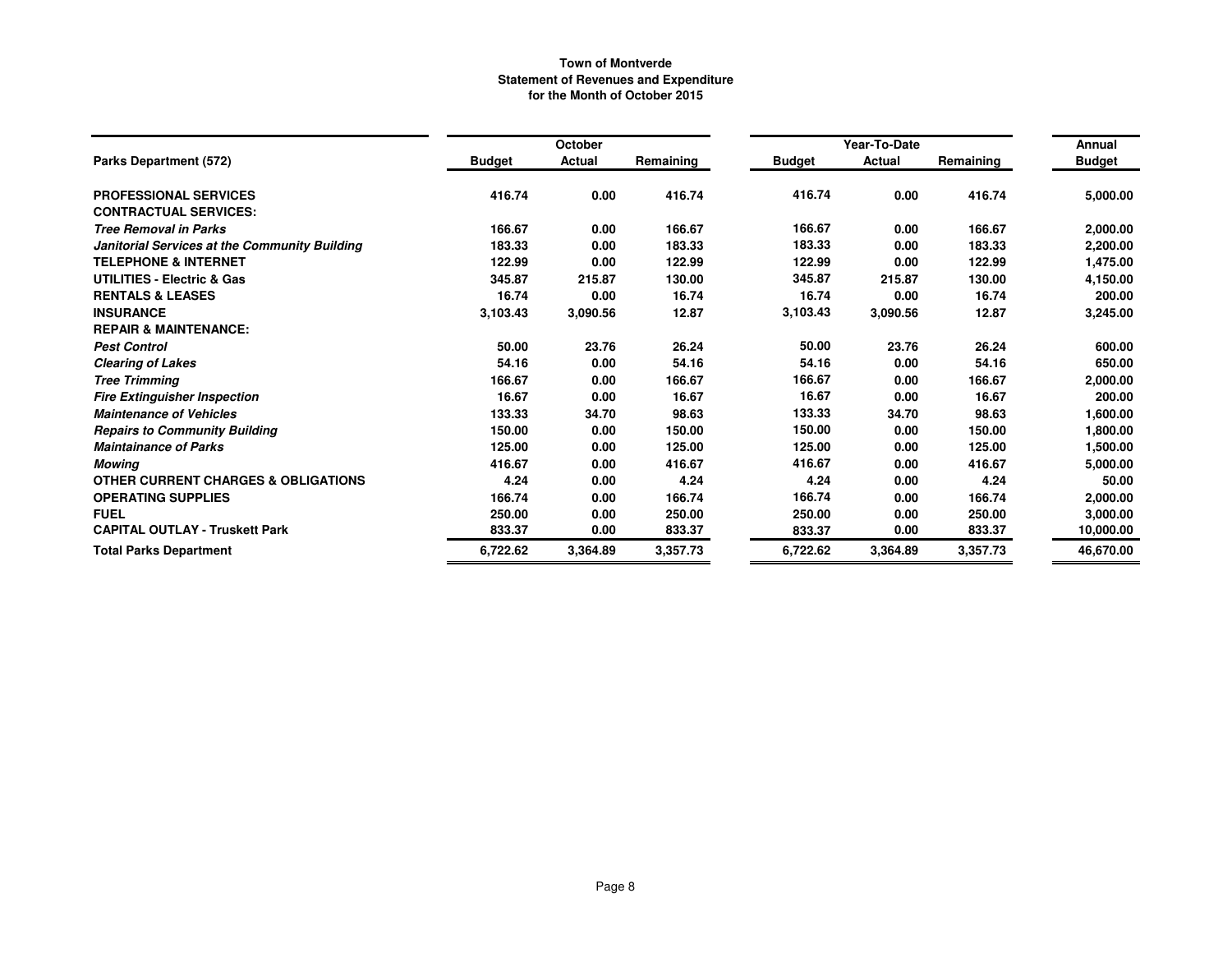#### **WATER DEPARTMENT**

|                                      | <b>October</b> |           |            | Year-To-Date  | Annual    |            |               |
|--------------------------------------|----------------|-----------|------------|---------------|-----------|------------|---------------|
| <b>Water Fund Revenues</b>           | <b>Budget</b>  | Actual    | Remaining  | <b>Budget</b> | Actual    | Remaining  | <b>Budget</b> |
| <b>WATER SERVICE CHARGES</b>         | 23,583.37      | 19,201.46 | (4,381.91) | 23,583.37     | 19.201.46 | (4,381.91) | 283,000.00    |
| <b>CONNECTION/DISCONNECTION FEES</b> | 250.00         | 206.50    | (43.50)    | 250.00        | 206.50    | (43.50)    | 3,000.00      |
| <b>INTEREST EARNINGS</b>             | 116.74         | 111.47    | (5.27)     | 116.74        | 111.47    | (5.27)     | 1,400.00      |
| <b>REVENUE OTHER SOURCES</b>         | 0.00           | 0.00      | 0.00       | 0.00          | 0.00      | 0.00       | 0.00          |
| <b>Total Water Fund Revenues</b>     | 23.950.11      | 19.519.43 | (4,430.68) | 23.950.11     | 19.519.43 | (4,430.68) | 287,400.00    |

|                                               |               | October  |           |               | Year-To-Date |           | Annual        |
|-----------------------------------------------|---------------|----------|-----------|---------------|--------------|-----------|---------------|
| <b>Water Fund Expenditure (533)</b>           | <b>Budget</b> | Actual   | Remaining | <b>Budget</b> | Actual       | Remaining | <b>Budget</b> |
| <b>REGULAR SALARIES &amp; WAGES</b>           | 9,591.87      | 8,504.95 | 1,086.92  | 9,591.87      | 8,504.95     | 1,086.92  | 115,102.00    |
| <b>HEALTH INSURANCE</b>                       | 1,563.49      | 1,588.04 | (24.55)   | 1,563.49      | 1,588.04     | (24.55)   | 18,761.00     |
| <b>RETIREMENT PLAN</b>                        | 706.99        | 1,164.29 | (457.30)  | 706.99        | 1,164.29     | (457.30)  | 8,483.00      |
| <b>UNIFORMS &amp; CLOTHINGS</b>               | 41.74         | 0.00     | 41.74     | 41.74         | 0.00         | 41.74     | 500.00        |
| <b>FICA MATCHING</b>                          | 733.75        | 646.36   | 87.39     | 733.75        | 646.36       | 87.39     | 8,805.00      |
| <b>WORKERS COMPENSATION</b>                   | 208.37        | 0.00     | 208.37    | 208.37        | 0.00         | 208.37    | 2,500.00      |
| <b>PROFESSIONAL SERVICES:</b>                 |               |          |           |               |              |           |               |
| <b>Engineering Services - As Necessary</b>    | 833.37        | 0.00     | 833.37    | 833.37        | 0.00         | 833.37    | 10,000.00     |
| <b>Bank Fees</b>                              | 41.70         | 267.38   | (225.68)  | 41.70         | 267.38       | (225.68)  | 500.00        |
| <b>Annual Consumer Confidence Report</b>      | 16.67         | 0.00     | 16.67     | 16.67         | 0.00         | 16.67     | 200.00        |
| <b>ACCOUNTING &amp; AUDITING</b>              | 791.74        | 0.00     | 791.74    | 791.74        | 0.00         | 791.74    | 9,500.00      |
| <b>CONTRACTUAL SERVICES:</b>                  |               |          |           |               |              |           |               |
| <b>Well/Water Testing - Plant Technicians</b> | 741.74        | 650.00   | 91.74     | 741.74        | 650.00       | 91.74     | 8,900.00      |
| <b>Digging for Water Lines</b>                | 16.67         | 0.00     | 16.67     | 16.67         | 0.00         | 16.67     | 200.00        |
| <b>Software Payments</b>                      | 33.33         | 40.75    | (7.42)    | 33.33         | 40.75        | (7.42)    | 400.00        |
| <b>TRAVEL</b>                                 | 200.00        | 0.00     | 200.00    | 200.00        | 0.00         | 200.00    | 2,400.00      |
| <b>TELEPHONE</b>                              | 250.00        | 406.66   | (156.66)  | 250.00        | 406.66       | (156.66)  | 3,000.00      |
| <b>POSTAGE &amp; FREIGHT</b>                  | 300.00        | 0.00     | 300.00    | 300.00        | 0.00         | 300.00    | 3,600.00      |
| <b>UTILITIES</b>                              | 1,365.00      | 1,011.40 | 353.60    | 1,365.00      | 1,011.40     | 353.60    | 16,380.00     |
| <b>RENTALS &amp; LEASES - Copier Machine</b>  | 175.00        | 158.78   | 16.22     | 175.00        | 158.78       | 16.22     | 2,100.00      |
| <b>INSURANCE</b>                              | 9,698.13      | 9,658.00 | 40.13     | 9,698.13      | 9,658.00     | 40.13     | 10,140.00     |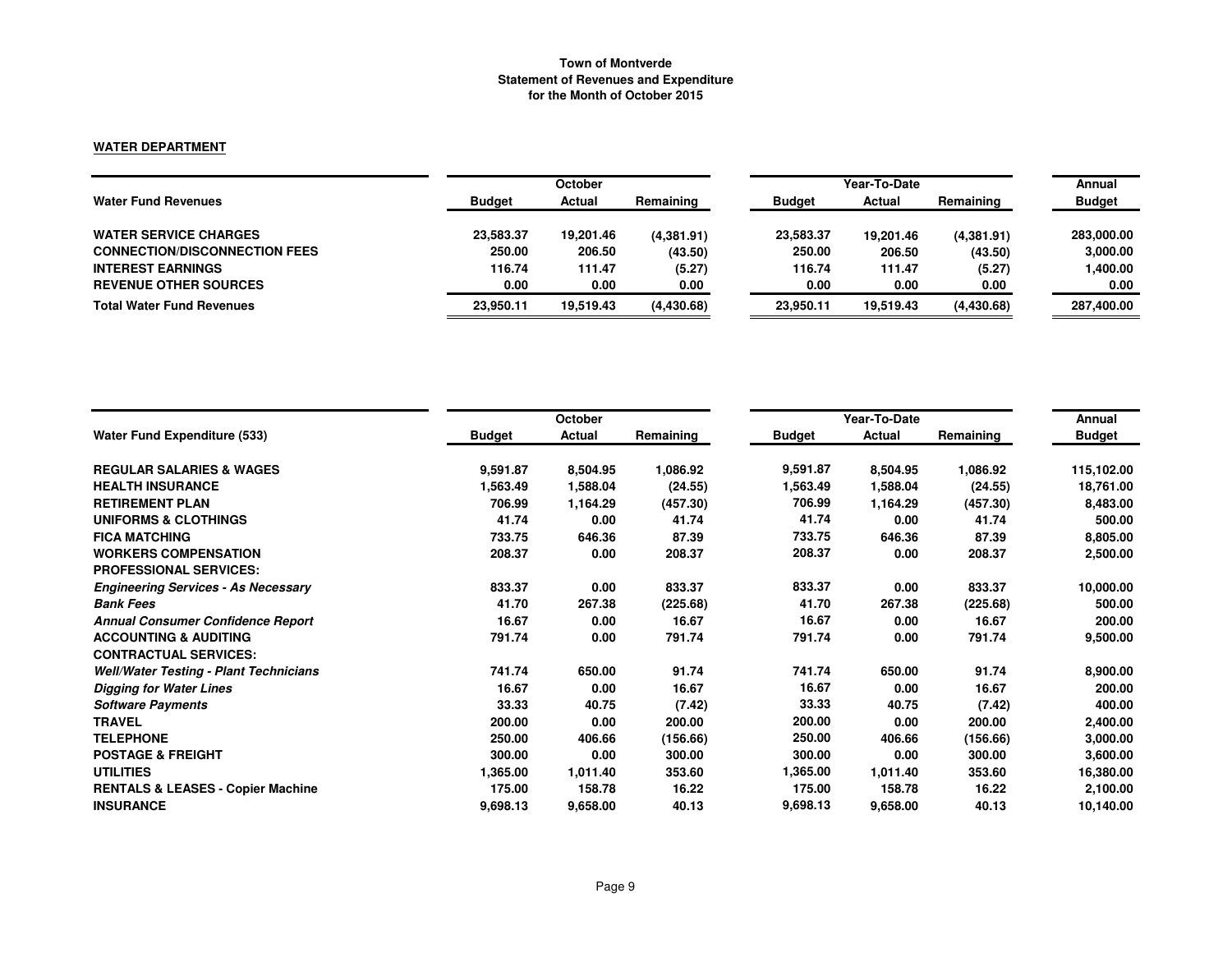| <b>REPAIR &amp; MAINTENANCE:</b>                  |           |           |           |            |           |            |            |
|---------------------------------------------------|-----------|-----------|-----------|------------|-----------|------------|------------|
| <b>Pest Control</b>                               | 14.58     | 0.00      | 14.58     | 14.58      | 0.00      | 14.58      | 175.00     |
| <b>Well, Water Main Repairs</b>                   | 353.24    | 0.00      | 353.24    | 353.24     | 0.00      | 353.24     | 4,238.00   |
| Software Maintenance - EZ Route, USTI             | 275.00    | 0.00      | 275.00    | 275.00     | 0.00      | 275.00     | 3,300.00   |
| <b>Water Tank Maintenance</b>                     | 950.00    | 0.00      | 950.00    | 950.00     | 0.00      | 950.00     | 11,400.00  |
| <b>Pipe Repairs</b>                               | 166.67    | 0.00      | 166.67    | 166.67     | 0.00      | 166.67     | 2,000.00   |
| <b>Vehicle Repairs</b>                            | 125.00    | 0.00      | 125.00    | 125.00     | 0.00      | 125.00     | 1,500.00   |
| <b>Water Pump Motor Maintenance</b>               | 87.50     | 0.00      | 87.50     | 87.50      | 0.00      | 87.50      | 1,050.00   |
| <b>Fire Extinguisher Inspection</b>               | 6.25      | 0.00      | 6.25      | 6.25       | 0.00      | 6.25       | 75.00      |
| <b>Computer Repair</b>                            | 100.00    | 0.00      | 100.00    | 100.00     | 0.00      | 100.00     | 1,200.00   |
| <b>APS Major PMI Inspection</b>                   | 125.00    | 0.00      | 125.00    | 125.00     | 0.00      | 125.00     | 1,500.00   |
| <b>PRINTING &amp; COPYING</b>                     | 141.74    | 0.00      | 141.74    | 141.74     | 0.00      | 141.74     | 1,700.00   |
| <b>OTHER CURRENT CHARGES:</b>                     |           |           |           |            |           |            |            |
| Licenses                                          | 183.37    | 0.00      | 183.37    | 183.37     | 0.00      | 183.37     | 2,200.00   |
| Recording of Water Liens etc.                     | 25.00     | 0.00      | 25.00     | 25.00      | 0.00      | 25.00      | 300.00     |
| <b>MS4 Stormwater Permit</b>                      | 475.00    | 0.00      | 475.00    | 475.00     | 0.00      | 475.00     | 5,700.00   |
| <b>OFFICE SUPPLIES</b>                            | 175.00    | 0.00      | 175.00    | 175.00     | 0.00      | 175.00     | 2,100.00   |
| <b>OPERATING SUPPLIES</b>                         | 675.00    | 0.00      | 675.00    | 675.00     | 0.00      | 675.00     | 8,100.00   |
| <b>FUEL</b>                                       | 208.37    | 0.00      | 208.37    | 208.37     | 0.00      | 208.37     | 2,500.00   |
| <b>SUBSCRIPTIONS, MEMBERSHIPS, &amp; TRAINING</b> | 193.37    | 0.00      | 193.37    | 193.37     | 0.00      | 193.37     | 2,320.00   |
| <b>MACHINERY AND EQUIPMENT - Capital Outlay:</b>  |           |           |           |            |           |            |            |
| <b>SCADA Alarm</b>                                | 3,333.33  | 0.00      | 3,333.33  | 3,333.33   | 0.00      | 3,333.33   | 40,000.00  |
| <b>Line Locator</b>                               | 416.67    | 0.00      | 416.67    | 416.67     | 0.00      | 416.67     | 5,000.00   |
| <b>Backflow Check Valves</b>                      | 710.00    | 0.00      | 710.00    | 710.00     | 0.00      | 710.00     | 8,520.00   |
| <b>Water Meters</b>                               | 1,666.74  | 0.00      | 1,666.74  | 1,666.74   | 0.00      | 1,666.74   | 20,000.00  |
| <b>Total Water Fund Expenditure</b>               | 37,716.39 | 24,096.61 | 13,619.78 | 37,716.39  | 24,096.61 | 13,619.78  | 346,349.00 |
| <b>WATER FUND RESERVES</b>                        |           |           |           | 335,970.00 | 0.00      | 335,970.00 | 335,970.00 |